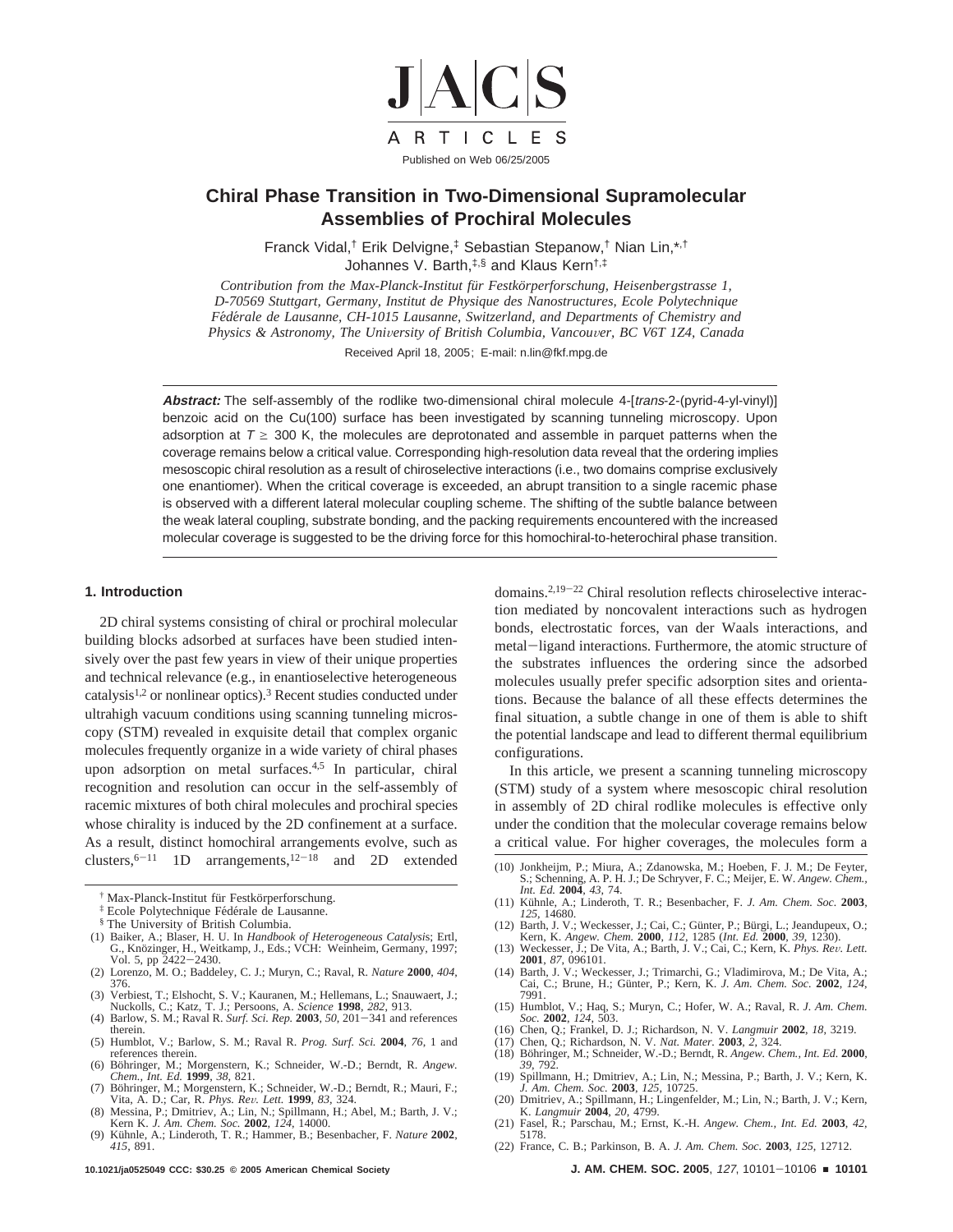

**Figure 1.** Chemical structure of PVBA. The 2D chiral species encountered upon adsorption are labeled *λ* and *δ*.

racemic layer. These findings are related to earlier lowtemperature STM observations from Böhringer et al., who reported a chiral phase transition dependent on molecular coverage for the case of nitronaphthalene molecules on Au-  $(111).$ <sup>18</sup> At low coverage, nitronaphthalene forms 1D homochiral double chains. With increasing coverage, a racemate structure gradually developed where the homochiral phase and the heterochiral phase coexist. The driving forces were associated with the preferred molecular adsorption at different sites of the inhomogeneous substrate and intricate intermolecular electrostatic interactions. However, with the present system we find a rather sharp phase transition on a homogeneous square substrate, where homochiral phases are present exclusively until a critical coverage and the transition to the new heterochiral phase is completed within a very narrow coverage range. The driving force governing the transition is ascribed to the packing constraints at the high molecular coverage overriding repulsive intermolecular interactions.

We employed the molecule 4-[*trans*-2-(pyrid-4-yl-vinyl)] benzoic acid (PVBA), which has been designed for nonlinear optics applications.23,24 PVBA is a rigid and planar species comprising a pyridyl moiety (which will be referred to as "head" in the following) and a carboxylic acid moiety ("tail") linked together by an ethenylene bridge. The free molecule has a length of 12.5 Å and is prochiral in the gas phase. Upon adsorption at a metal surface, the angled structure related to the ethenylene C-C bond imposes 2D chirality<sup>12-14</sup> (see Figure 1; this is a pure consequence of 2D confinement). The adsorption and supramolecular self-assembly of PVBA at different metallic substrates have been studied previously. On Pd(110), the molecule-substrate interactions dominate and no chiral ordering phenomena were observed.25,26 On Ag(110), PVBA induces a mesoscopic arrangement of regular chiral steps.<sup>27</sup> On Ag(111), it was found that PVBA self-assembles into homochiral twin chains running along high-symmetry directions of the substrate lattice.<sup>12-14</sup> These chains are composed of PVBA enantiomers whose coupling is mediated by sequential head-to-tail hydrogenbonding between carboxylic acid and pyridyl moieties and weak chiroselective lateral interactions. The binding energy of the dominating O-H'''N bonds was estimated to <sup>∼</sup>9.2 kcal/mol  $(0.4 \text{ eV})$  per molecule.<sup>14</sup> With the self-assembly of PVBA on  $Cu(100)$ , the chemical reactivity of the substrate plays an important role. It has been shown that deprotonation of carboxylic acids typically occurs on copper surface at intermediate temperatures.  $28-30$  In the present case, X-ray photoemission spectroscopy data indicate that PVBA's carboxylic group readily undergoes deprotonation upon deposition on Cu(100) which is at room temperature, $31$  that is, the benzoate species is formed, to which PVBA refers in the following. An important consequence of the deprotonation is that it prevents head-to-tail hydrogen bonding. However, the benzoate and the pyridyl moiety can be engaged in intermolecular coupling schemes through weak hydrogen bonding to adjacent molecules' aromatic rings. $30$ 

#### **2. Experimental Section**

Sample preparation and characterization have been conducted in a home-built ultrahigh vacuum (UHV) STM system (base pressure ∼3  $\times$  10<sup>-10</sup> mbar).<sup>32</sup> The Cu(100) surface was cleaned by repeated cycles of Ar<sup>+</sup> sputtering and subsequent annealing at 800 K. This procedure led to the formation of atomically flat terraces of up to 200-nm width. The synthesis of the PVBA molecules is described in refs 23 and 24. The PVBA sample in powder form was deposited by organic molecular beam epitaxy (OMBE) from a Knudsen-cell type evaporator. The temperature of the cell was held at  $(445.0 \pm 0.2)$  K, and the Cu(100) surface was at 300 K during deposition. Upon annealing the samples for a few minutes at temperatures between 400 and 450 K and subsequent cooling to 300 K, we performed *in situ* STM measurements at 300 K in the constant current mode with a typical tunneling current of 1 nA and bias voltage of 0.5 V. The observed STM topography remained unaffected by the STM measurement after several consecutive scans of the same area. The deposition rate was calibrated from the molecular coverage in  $200 \times 200$  nm<sup>2</sup> STM images taken at different spots of the sample and is ~0.0036 PVBA  $\times$  Cu atom<sup>-1</sup>  $\times$  min<sup>-1</sup>. We define a coverage of 0.05 PVBA  $\times$  Cu atom<sup>-1</sup> as the critical coverage  $(\alpha_C)$ .

## **3. Results and Discussion**

**3.1. Chiral Resolution in Parquet Patterns below the Critical Coverage.** In Figure 2a, a typical STM topograph showing the ordering of PVBA below the critical coverage (0.36  $\alpha$ <sub>C</sub>) is depicted. Two domains displaying different orientations can be distinguished in the upper and lower parts of Figure 2a, where the molecular axis is rotated by  $\sim$ 11° or  $-11$ ° away from the [001] substrate direction, respectively. The parquet domains comprise areas with "square voids" (region A in Figure 2a, for example) and "rectangular close-packed" arrangements (region B in Figure 2a) where the molecular density is apparently higher. These substructures are designated as types A and B, respectively. More insight into the PVBA packing in the domains can be gained from the high-resolution data in Figure 2b,c, where submolecular features of individual species are clearly resolved.

<sup>(23)</sup> Cai, C.; Bösch, M.; Müller, B.; Tao, Y.; Kündig, A.; Bosshard, C.; Gan, Z.; Gan, B.; Eliakatas, I.; Jäger, M.; Schwer, H.; Günter, P. *Adv. Mater.*<br>**1999**, *II.* 745. **1999**, *11*, 745.

<sup>(24)</sup> Cai, C.; Müller, B.; Weckesser, J.; Barth, J. V.; Tao, Y.; Bösch, M. M.; Ku¨ndig, A.; Bosshard, C.; Biaggio, I.; Gu¨nter, P. *Ad*V*. Mater.* **<sup>1999</sup>**, *11,* 750.

<sup>(25)</sup> Weckesser, J.; Barth, J. V.; Kern*,* K. *J. Chem. Phys.* **1999**, *110*, 5351.

<sup>(26)</sup> Weckesser, J.; Barth, J. V.; Cai, C.; Mu¨ller, B.; Kern*,* K. *Surf. Sci.* **1999**, *431*, 168.

<sup>(27)</sup> Pascual, J. I.; Barth, J. V.; Ceballos, G.; Trimarchi, G.; De Vita, A.; Kern, K.; Rust, H.-P. *J. Chem. Phys.* **2004**, *120*, 11367.

<sup>(28)</sup> Perry, C. C.; Haq, S.; Frederick, B. G.; Richardson, N. V. *Surf. Sci.* **<sup>1998</sup>**, *<sup>409</sup>*, 512.

<sup>(29) (</sup>a) Lin, N.; Dmitriev, A.; Weckesser, J.; Barth, J. V.; Kern, K. Angew.<br>Chem., Int. Ed. **2002**, 41, 4779. (b) Barth, J. V.; Weckesser, J.; Lin, N.;<br>Dmitriev, A.; Kern, K. Appl. Phys. A **2003**, 76, 645.<br>(30) Stepanow,

<sup>(31)</sup> Strunskus, T.; Wöll, Ch. University of Bochum, 2004; Private communication.

<sup>(32)</sup> Brune, H.; Röder, H.; Bromann, K.; Kern, K. *Thin Solid Films* **1995**, 264, 230.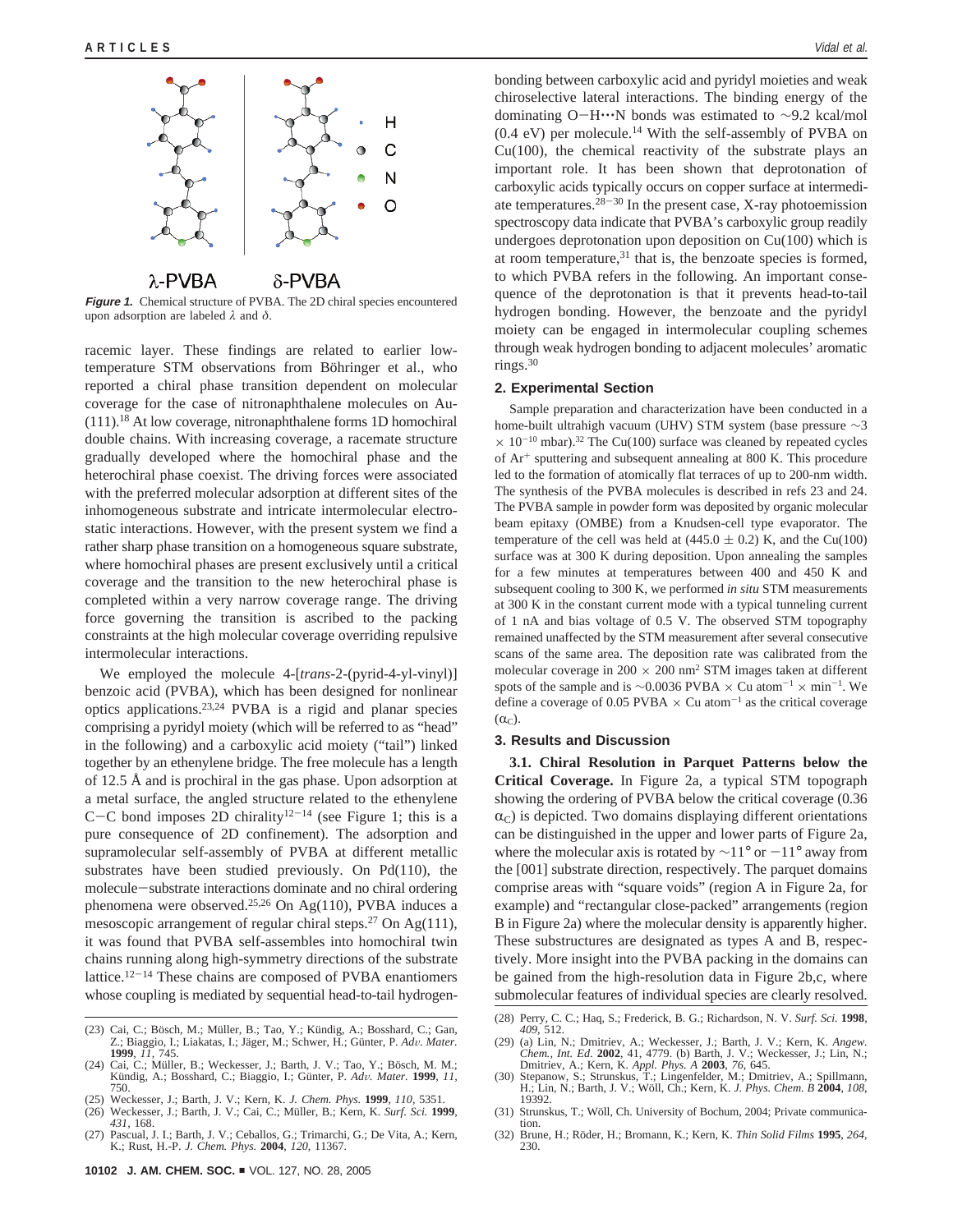

**Figure 2.** (a) STM topograph of a PVBA parquet pattern assembled on Cu(100) for a coverage of 0.36  $\alpha_C$ . Regions A and B indicate areas where different local substructures are distinguished. (b,c) High-resolution images of a chiral domain built from *δ*-PVBA. (d) Structural model of PVBA superimposed on the high-resolution data revealing the chiral resolution.

The molecules are imaged as 1.5-Å-high dog-bone protrusions with a length of  $\sim$ 12 Å. The apparent height is a typical value for planar aromatic molecules with a *π*-electrons system oriented parallel to the surface. $25,33-35$  The shape and extension of the imaged molecules agree with that of an isolated PVBA molecule, whose length is 12.3 Å in the unrelaxed configuration. This clearly suggests that PVBA is adsorbed in a flat-lying geometry, with the aromatic rings parallel to the surface.

Within the domains dimeric PVBA units prevail (cf. Figure 2b), that is, the two molecules form pairs with the long molecular axis aligning parallel in a row. This holds for both "horizontal" and "vertical" dimers which are identical and just 90° rotated, reflecting the fourfold symmetry of the Cu(100) surface. High-resolution data allow us to distinguish substructures within single molecules, as shown in Figure 2c. The side consisting of two main lobes and a nearly "evanescent" one is

ascribed to the carboxylate moiety and the more flat side is ascribed to the pyridyl moiety, based on a careful comparison with high-resolution images of an Fe-PVBA metal-organic coordination network on the same surface.<sup>36</sup> Therefore, unambiguous correlation of the imaged inner structure with the molecular geometry could be achieved, allowing us to conclude that in a dimer two PVBA units are facing each other with their pyridyl moieties (i.e., in a head-to-head configuration), as shown by the model shown in Figure 2d. Note that the bonding length and observed orientation exclude a Cu-adatom mediated coupling of the dimers, which was encountered with related systems.<sup>29</sup> By contrast, this arrangement is similar to the one adopted for pyridine dimers as reported in the literature.<sup>37</sup> Moreover, the high-resolution images allow for the determination of the chirality of individual molecules (cf. Figure 2b,c), and a systematic scrutiny of submolecular-resolution STM data clearly reveals that the two PVBA units in a dimer always display the same handedness.

As shown in Figure 2a, the dimers are organized in domains covering entire terraces as large as 100 nm. In the corresponding parquet pattern no distinct unit cell can be defined, and there is similarly no regular long-range ordering. Nevertheless, some key features are universally encountered. First, the linear molecular packing is restricted to the dimers, that is, there are no longer segments or continuous chains, rather the endgroups of the dimer molecules always point to centers of adjacent PVBA. This is in agreement with the expected repulsion between the negative carboxylate groups terminating both ends of the dimers and the endgroups of neighboring molecules. Second, the domains are exclusively built out of dimers from one PVBA enantiomer, as exemplified in Figure 2b, where a *δ*-PVBA domain is depicted. This similarly holds for *λ*-PVBA domains. Consequently, the domains are enantiomerically pure homochiral phases.

Models for the packing of the *δ*-PVBA and *λ*-PVBA domains based on high-resolution STM images are depicted in Figure 3. We assumed an unrelaxed configuration of the PVBA carboxylate and the absence of adsorption-induced reconstruction of the copper substrate. Following results from DFT calculations indicating that benzene adsorbs at hollow sites on  $Cu(100),$ <sup>38</sup> the aromatic rings bearing the carboxylate moieties were assumed to be located at 4-fold hollow sites of the Cu- (100) substrate. The N atom of the pyridyl moiety is then located in near-bridge site. The homochiral models fit properly with the STM data when superimposed on the latter, as shown in Figure 3a,b, validating our assumption of chiral resolution in domain formation. Moreover, it can be seen from the propellershaped features in Figure 3a,b that the two domains comprise mirror-symmetric motifs. These motifs, which can be found at the junctions between squares, are always turning counterclockwise in the *δ*-PVBA domain (Figure 3a) and clockwise in the *λ*-PVBA domain (Figure 3b). They are designated left-turning (L) and right-turning (R), respectively. The L motif is turned clockwise compared to the [001] direction, and the R motif is turned counterclockwise. The dimers' orientation is inferred from the model by defining it as the axis across the center of

<sup>(33)</sup> Sautet, P. *Chem. Re*V*.* **<sup>1997</sup>**, *<sup>97</sup>*, 1097. (34) Dmitriev, A.; Lin, N.; Weckesser, J.; Barth, J. V.; Kern, K. *J. Phys. Chem. B* **2002**, *106*, 6907.

<sup>(35)</sup> Lippel, P. H.; Wilson, R. J.; Miller, M. D.; Woell, Ch.; Chiang, S. *Phys. Re*V*. Lett.* **<sup>1989</sup>**, *<sup>62</sup>*, 171.

<sup>(36)</sup> Lin, N.; Stepanow, S.; Vidal, F.; Barth, J. V.; Kern, K. *Chem. Commun.* **2005**, 1681.

<sup>(37)</sup> Coussan, S.; Brenner, V.; Perchard, J. P.; Zheng, W. Q. *J. Chem. Phys.* **2000**, *113*, 8059.

<sup>(38)</sup> Lorente, N.; Hedouin, M. F. G.; Palmer, R. E.; Persson, M. *Phys. Re*V*. B* **2003**, *68*, 155401.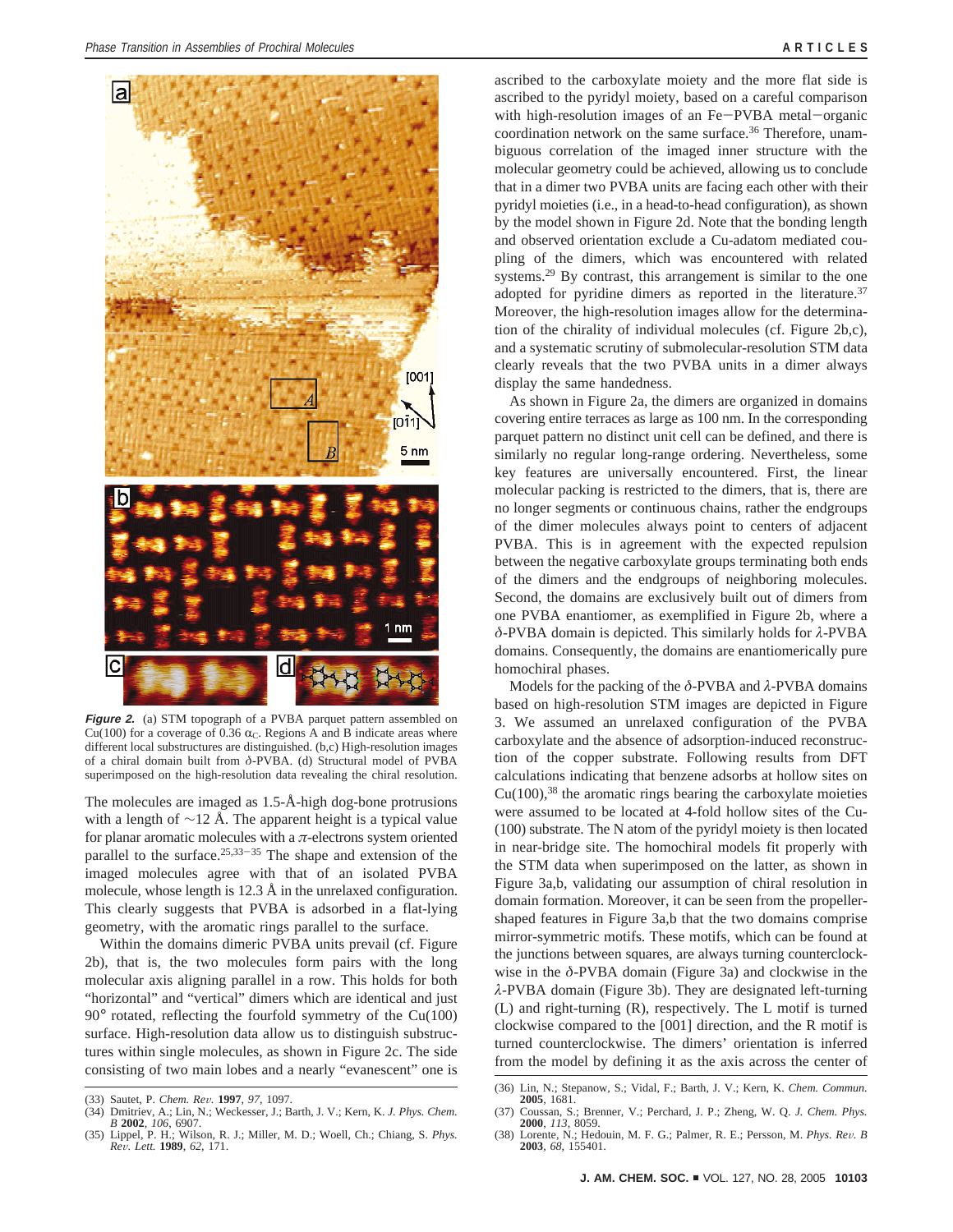

**Figure 3.** (a,b) STM topographs of the two homochiral arrangements in enantiopure parquet pattern domains. The junctions between squares are always turning counterclockwise in the *δ*-PVBA domain (in blue) and clockwise in the *λ*-PVBA domain (in yellow). (c,d) Corresponding models with *δ*-PVBA and *λ*-PVBA.

the molecules' phenyl rings. As a result, we find that the dimers are oriented in the  $[015]$  and  $[051]$  directions for the L domains and in the [051] and [015] directions for the R domains. This corresponds to rotations of the dimers by  $11.3^{\circ}$  and  $-11.3^{\circ}$  with respect to the [001] direction, in good agreement with the STM observations. Thus, the chiral motifs of L and R domains are built by *δ*-PVBA and *λ*-PVBA, respectively. The Cu(100) substrate has a fourfold symmetry, allowing in principle for a total of eight different arrangements: two chiral arrangements, both of which can have four different rotated representations. However, since the parquet domains are built from perpendicular dimers, 90° or 180° rotations are redundant and we can only distinguish the sketched L and R domains. Thus, two levels of chirality are encountered: molecular point chirality (i.e., adsorption-induced symmetry breaking) and mesoscopic organizational chirality (homochiral dimers and homochiral domains). On the macroscopic scale, the surface, being covered by a mixture of homochiral domains, remains racemic.

We now focus on the intermolecular coupling of the PVBA units. Potential hydrogen bonds are depicted in Figure 4a. Estimated distances and angles between the atoms, as determined from this model using unrelaxed configurations, are displayed in Table 1. These values are comparable with those found in other systems where weak hydrogen bonding interactions are responsible for structural arrangements. Although <sup>C</sup>-H'''O bonds are considerably weaker than O-H'''O or <sup>O</sup>-H'''N hydrogen bonds, they are ubiquitous in macromolecular systems and have an important impact on the packing of many organic crystals.39,40 Ab initio calculations indicate that  $C-H\cdots O$  interactions between  $CH_4$  and oxygen in water molecules have a binding energy of a 0.3 kcal/mol.<sup>41</sup> Experimental data supported by ab initio calculations show that the binding energy can reach ∼1.72 kcal/mol for the case of 4-methoxybenzaldehyde dimers in the liquid phase with O-<sup>H</sup> distances of 2.46 and 3.16 Å.<sup>42</sup> In addition, the C-H $\cdot\cdot\cdot$ O bonds are less directional than O-H $\cdot\cdot\cdot$ O bonds.<sup>41</sup> These features signal that  $C-H\cdots O$  bonding can be invoked to explain the ordering of the PVBA molecules with the present system. In the case of PVBA molecules self-assembled in twin chains at the Ag(111) surface, a lateral cohesive energy of 2.1 kcal/mol (90 meV) per molecule was estimated, where the O...H distance in the potential lateral C-H'''O hydrogen bonds was <sup>∼</sup>2.8 Å, comparable to some of the distances obtained from the modeling in the present case. Moreover, since carboxylate moieties exist in the present case we expect significantly increased binding energies as the charged oxygen atoms of the carboxylate moieties are stronger hydrogen bond acceptors (note that this effect might be partially leveraged by screening from the metal substrate). It is worthwhile to point out that the 90° lateral bonding is similar to those encountered in PTCDA and NTCDA systems assembled at various surfaces.<sup>43</sup> Concerning the pyridyl groups, the  $C-H\cdots N$  binding energy can be of the same order of magnitude as that of C-H $\cdot\cdot\cdot$ O bonds with neutral oxygen.<sup>44</sup> Specifically, with pyridine dimers, DFT calculations indicate a  $H^{\bullet\bullet\bullet}$ N distance of 2.6 Å and a modest C $-H^{\bullet\bullet\bullet}$ N binding energy of 1.32 kcal/mol.37 Therefore, by comparing similar systems in 3D and 2D, the molecular arrangement observed here can be rationalized by weak C-H $\cdot\cdot\cdot$ O and possibly C-H $\cdot\cdot\cdot$ N coupling. Nevertheless, detailed calculations will be needed to clarify these points unambiguously.

The model in Figure 4a shows that the carboxylate groups of the horizontal PVBA can be engaged in bifurcated hydrogen bonds with a total of three hydrogen atoms of the vertical PVBA (one H atom of the pyridyl ring, one of the ethenylene backbone, and one of the phenylene ring).<sup>45</sup> On the left side, three of the four bond lengths (H $\cdots$ O distance) are around 2.0 Å (assuming an unrelaxed geometry), and the bond angles are close to 165°. On the right side, only one short bond length of  $\sim$ 2.0 Å can be found, while the other three bond lengths are around 3.2 Å, implying that this configuration is less favorable. For three of the bonds on the right side the bond angles are ∼180°, which is favorable for the strength of the H-bonds. However, weak and moderate H-bonds only have weak directionality, meaning that the bond strength decreases only by a small amount when the bond angles deviate from 180°. <sup>45</sup> Therefore, bonding to the left side of molecules in an L domain is preferred. This argumentation is supported by a statistical analysis of STM data (based on 600 molecules), which indeed reveals that at 0.4  $\alpha$ <sub>C</sub> approximately 76% of all carboxylate groups bond in the favorable configuration and only 24% in the less favorable one. If an ideal homochiral domain was built out of molecules that are bonding only to the favored side, the resulting structure would consist of connected propeller-shaped motifs leaving open squares between them (cf. Figure 3). This structure corresponds

(42) Ribeiro-Claro, P. J. A.; Batista De Carvalho, L. A. E.; Amado, A. M. *J. Raman Spectrosc.* **1997**, *28*, 867.

*Chemistry and Biology*; Oxford University Press: Oxford, 1999. (40) Desiraju, G. R. *Acc. Chem. Res.* **1996**, *29*, 441.

(39) Desiraju, G. R.; Steiner, T. *The Weak Hydrogen Bond in Structural*

<sup>(41)</sup> Gu, Y.; Kar, T.; Scheiner, S. *J. Am. Chem. Soc.* **1999**, *121*, 9411.

<sup>(43)</sup> Strohmaier, R.; Petersen, J.; Gompf, B.; Eisenmenger, W. *Surf. Sci.* **1998**, *418*, 91.

<sup>(44)</sup> Mazik, M.; Bla¨ser, D.; Boese, R. *Tetrahedron* **2001**, *57*, 5791. (45) Steiner, T. *Angew. Chem., Int. Ed*. **2002**, *41*, 48.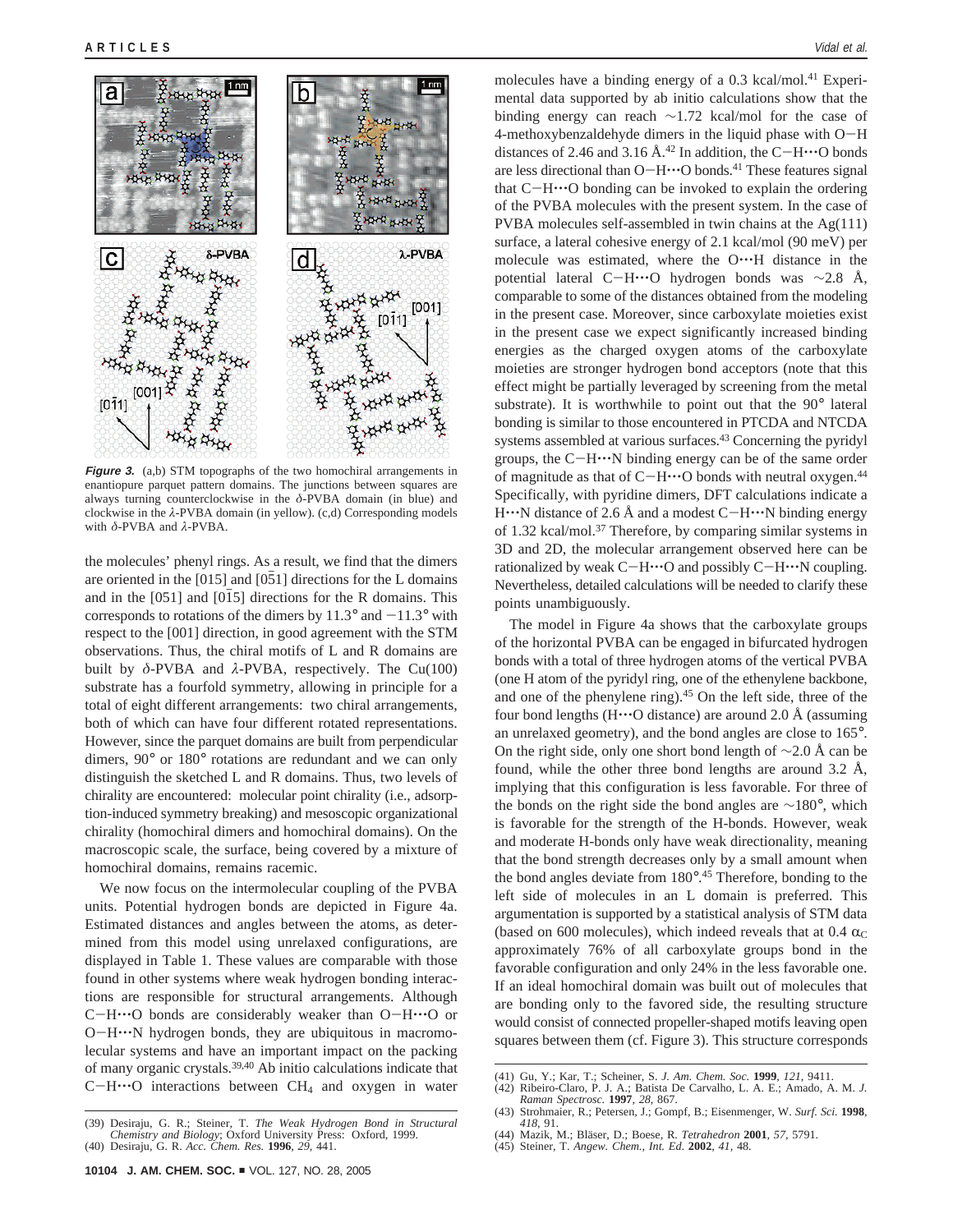

**Figure 4.** (a) Tentative model showing potential intermolecular hydrogen bonds for the preferred homochiral arrangement in the parquet pattern. (b,c) Models illustrating the poorer coupling encountered in hypothetical heterochiral configurations. In both cases significant larger distances of N. IH and O. IH are encountered.

**Table 1.** Values of the Distances and Angles between Atoms Involved in Potential Hydrogen Bonds Inside a Domain, Derived from the Model in Figure 4a Assuming an Unrelaxed Molecular **Geometry<sup>a</sup>** 

| $C-H$ $\cdots$ Y   | C-Y distance<br>(Å) | H ··· Y distance<br>(Å) | $C-H \cdots Y$ angle<br>$(\text{deg})$ |
|--------------------|---------------------|-------------------------|----------------------------------------|
| $C-H\cdots N$      | 2.95                | 2.2                     | 127                                    |
| $C-H\cdots O(1)$   | 2.8                 | 1.75                    | 166                                    |
| $C-H\cdots O(2)$   | 3.7                 | 2.55                    | 160                                    |
| $C-H\cdots O(3)$   | 3.0                 | 2.1                     | 141                                    |
| $C-H\cdots O(4)$   | 2.8                 | 1.75                    | 153                                    |
| $C-H \cdots O(1')$ | 3.4                 | 2.4                     | 180                                    |
| $C-H \cdots O(2')$ | 4.3                 | 3.4                     | 138                                    |
| $C-H \cdots O(3')$ | 4.4                 | 3.3                     | 180                                    |
| $C-H$ …O (4')      | 4.1                 | 3.0                     | 170                                    |

*<sup>a</sup>* The favorable lateral carboxylate-CH coupling in the parquet pattern is printed in bold.

to the type A regions. In contrast, the type B regions necessarily comprise both lateral bonding schemes.

Figure 4b shows a tentative model for a hypothetical heterochiral dimer, revealing that the potential binding between the two pyridyl moieties would be even weaker than that of the observed homochiral dimers because of the increased N'''<sup>H</sup> distance if the molecules preserve the energetically favorable adsorption sites. Moreover, Figure 4c depicts a hypothetical model showing the binding between a *δ*-dimer and a *λ*-dimer. This configuration is unfavorable compared to the binding in strictly homochiral arrangements modeled in Figure 4a. Thus, the chiral recognition can be readily understood on the basis of the formation of the energetically favored intermolecular hydrogen bonds.

The lateral carboxylate coupling thus naturally explains the existence of voids in the low-density parquet patterns. Chiral resolution occurs up to the critical coverage where the domains consisting of A-type and the B-type regions cover the entire surface. The proportion of type B regions augments with increasing coverage at the expense of type A regions. In Figure 5, the fraction of the type A regions is plotted as a function of the global molecular coverage and the insets show typical topologies for coverages well below and close to the critical value. From the experimental data, the PVBA molecules in the type B regions are more closely packed, ∼0.05 PVBA per Cu atom, compared with the estimated packing density of ∼0.04 PVBA per Cu atom in the type A regions. Hence, the observed trend is attributed to steric constraints at high coverage. The



**Figure 5.** Fraction of the type A regions as a function of the global PVBA coverage. The line is drawn as a guide for the eye. The two insets show typical STM topographs at coverages well below (0.36  $\alpha$ <sub>C</sub>) and close to the critical value (0.98  $\alpha$ <sub>C</sub>).

more open type A regions are energetically preferred because of the advantageous lateral coupling.

**3.2. Racemic Butterfly Phase above the Critical Coverage**  $\alpha_{\rm C}$ . Upon increasing the molecular concentration above the critical value ( $\alpha$ <sub>C</sub>, 0.05 PVBA per Cu surface atom, corresponding to a surface fully covered with the type B regions described above), we encountered a sharp transition to a new phase. Figure 6a depicts an STM topograph of a sample with a coverage of 1.1  $\alpha$ <sub>C</sub>. The parquet pattern has completely vanished, and a regular single phase has developed. This new phase can be similarly obtained by deposition of additional PVBA on top of the homochiral phase and subsequent annealing between 400 and 450 K. The formation of the new "butterfly" phase (named after the underlying motif described below) sets in at the critical coverage  $\alpha_C$ , where it intially coexists with the parquet phases until it covers the entire surface for coverages in excess of  $\sim$ 1.1  $\alpha$ <sub>C</sub>.

Despite the frequent domain boundaries encountered, the new phase shows long-range order within the entire domains, in marked contrast to the parquet patterns. As highlighted in Figure 6b, it comprises butterfly-like units made from four PVBA. These features from a regular square lattice where adjacent butterflies are rotated by 90°. The corresponding square unit cell has a size of 3 nm2 and is oriented along the high-symmetry [001] direction of the Cu(100) substrate, corresponding to a p(12